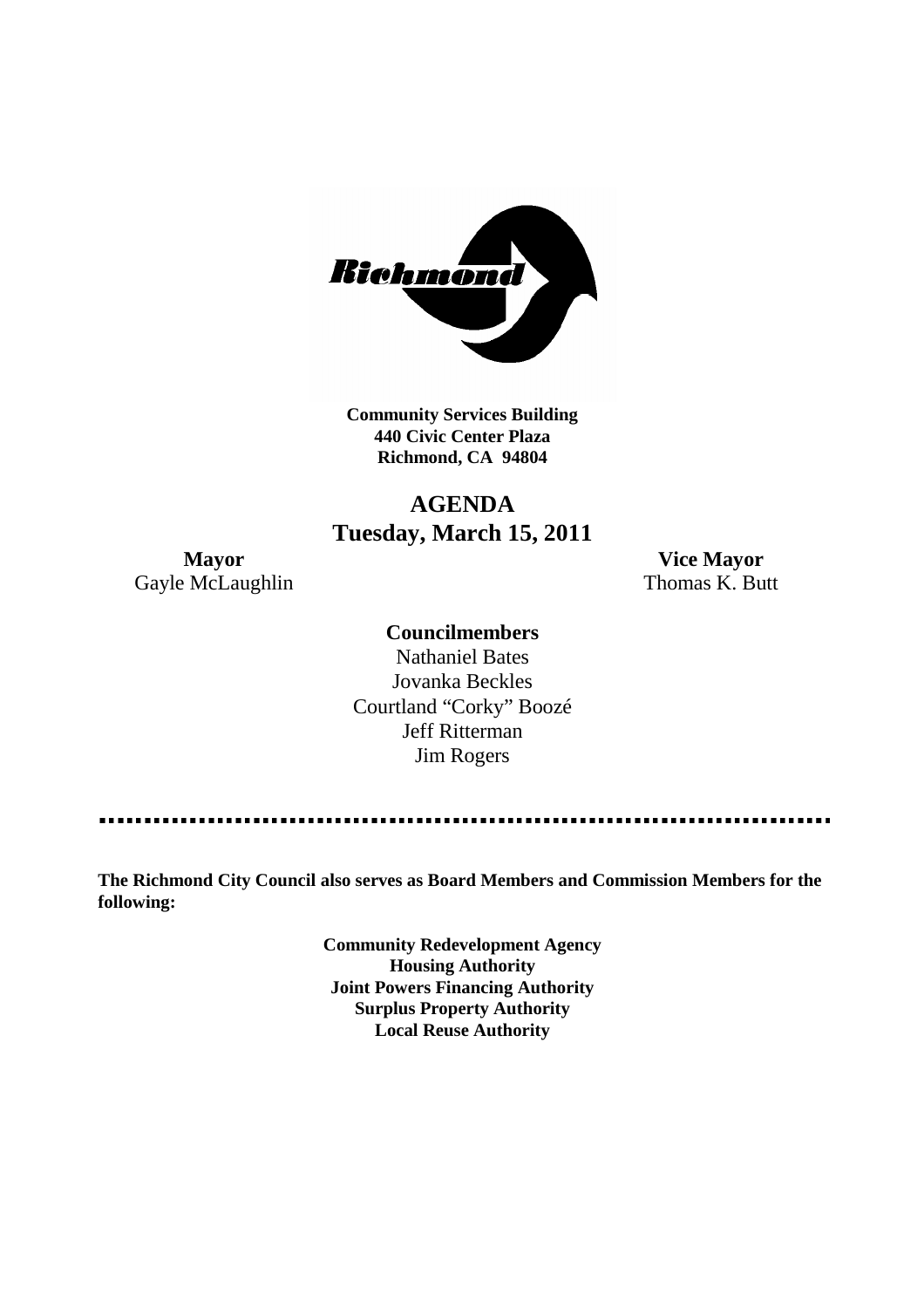# **MEETING PROCEDURES**

The City of Richmond encourages community participation at its City Council meetings and has established procedures that are intended to accommodate public input in a timely and time-sensitive way. As a courtesy to all members of the public who wish to participate in City Council meetings, please observe the following procedures:

**PUBLIC COMMENT ON AGENDA ITEMS:** Anyone who desires to address the City Council on items appearing on the agenda must complete and file a pink speaker's card with the City Clerk **prior** to the City Council's consideration of the item. Once the City Clerk has announced the item and discussion has commenced, no person shall be permitted to speak on the item other than those persons who have submitted their names to the City Clerk. Your name will be called when the item is announced for discussion. **Each speaker will be allowed TWO (2) MINUTES to address the City Council on NON-PUBLIC HEARING items listed on the agenda.**

**OPEN FORUM FOR PUBLIC COMMENT:** Individuals who would like to address the City Council on matters not listed on the agenda or on **Presentations, Proclamations and Commendations, Report from the City Attorney, or Reports of Officers** may do so under Open Forum. All speakers must complete and file a pink speaker's card with the City Clerk **prior** to the commencement of Open Forum. **The amount of time allotted to individual speakers shall be determined based on the number of persons requesting to speak during this item. The time allocation for each speaker will be as follows: 15 or fewer speakers, a maximum of 2 minutes; 16 to 24 speakers, a maximum of 1 and one-half minutes; and 25 or more speakers, a maximum of 1 minute.**

### **SPEAKERS ARE REQUESTED TO OCCUPY THE RESERVED SEATS IN THE FRONT ROW BEHIND THE SPEAKER'S PODIUM AS THEIR NAME IS ANNOUNCED BY THE CITY CLERK.**

**CONSENT CALENDAR:** Consent Calendar items are considered routine and will be enacted, approved or adopted by one motion unless a request for removal for discussion or explanation is received from the audience or the City Council. A member of the audience requesting to remove an item from the Consent Calendar must complete and file a speaker's card with the City Clerk **prior to the City Council's consideration of Agenda Review.** An item removed from the Consent Calendar may be placed anywhere on the agenda following the City Council's agenda review.

*The City Council's adopted Rules of Procedure recognize that debate on policy is healthy; debate on personalities is not. The Chairperson has the right and obligation to cut off discussion that is too personal, too loud, or too crude.*

**\*\*\*\*\*\*\*\*\*\*\*\*\*\*\*\*\*\*\*\*\*\*\*\*\*\*\*\*\*\*\*\*\*\*\*\*\*\*\*\*\*\*\*\*\*\*\*\*\*\*\*\*\*\*\*\*\*\***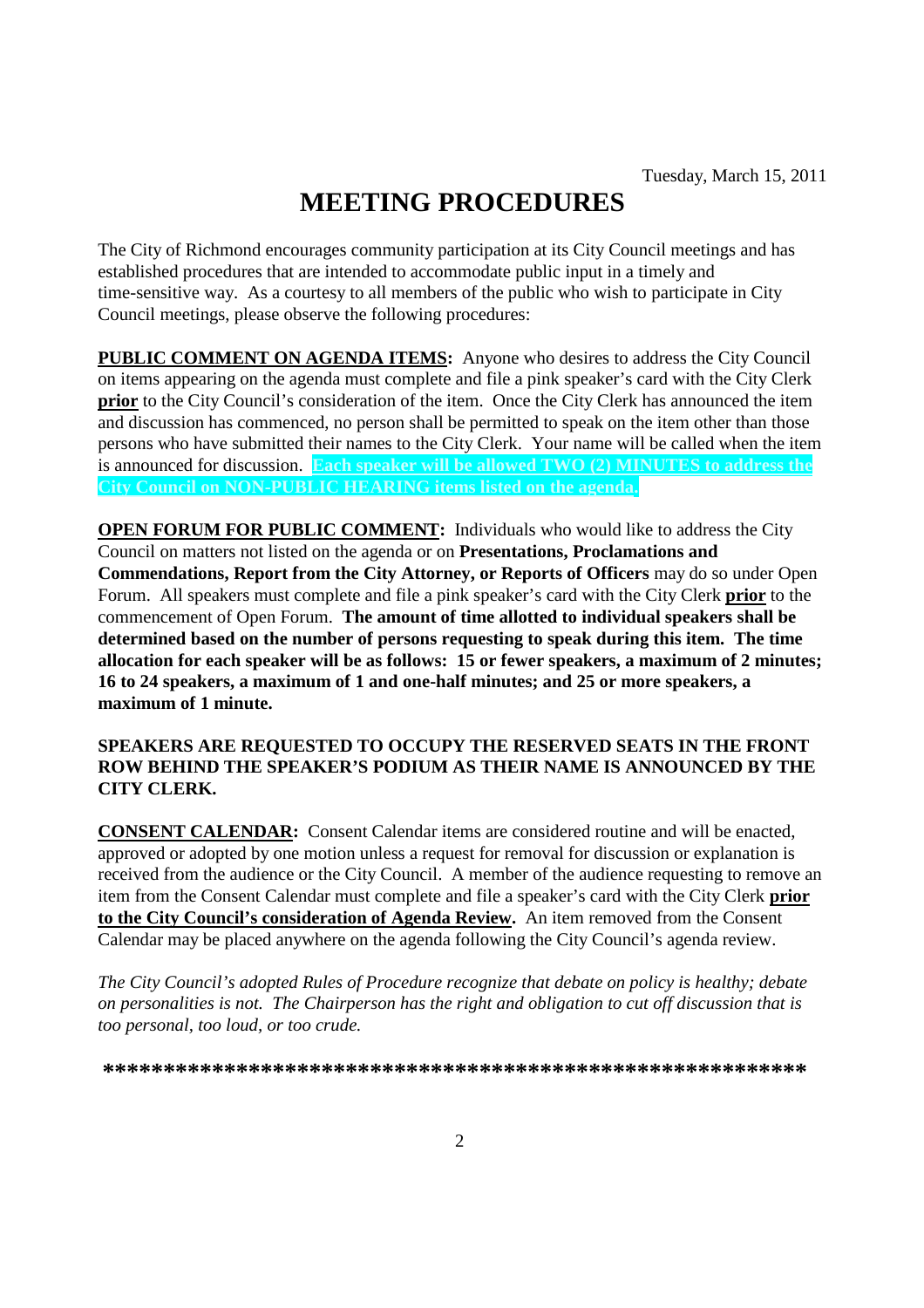# **EVENING OPEN SESSION**

5:00 p.m.

# **A. ROLL CALL**

### **B. PUBLIC COMMENT**

### **C. ADJOURN TO CLOSED SESSION**

# **CLOSED SESSION**

Shimada Room of the Community Services Building

# **A. CITY COUNCIL**

**A-1.** LIABILITY CLAIMS - PENDING LITIGATION (Government Code Section 54956.9):

Joseph Silva vs. City of Richmond

**A-2.** CONFERENCE WITH LEGAL COUNSEL - ANTICIPATED LITIGATION (Significant exposure to litigation pursuant to Subdivision (b) of Government Code Section 54956.9):

One case

**A-3.** CONFERENCE WITH LEGAL COUNSEL - ANTICIPATED LITIGATION (Initiation of litigation pursuant to Subdivision (c) of Government Code Section 54956.9):

One case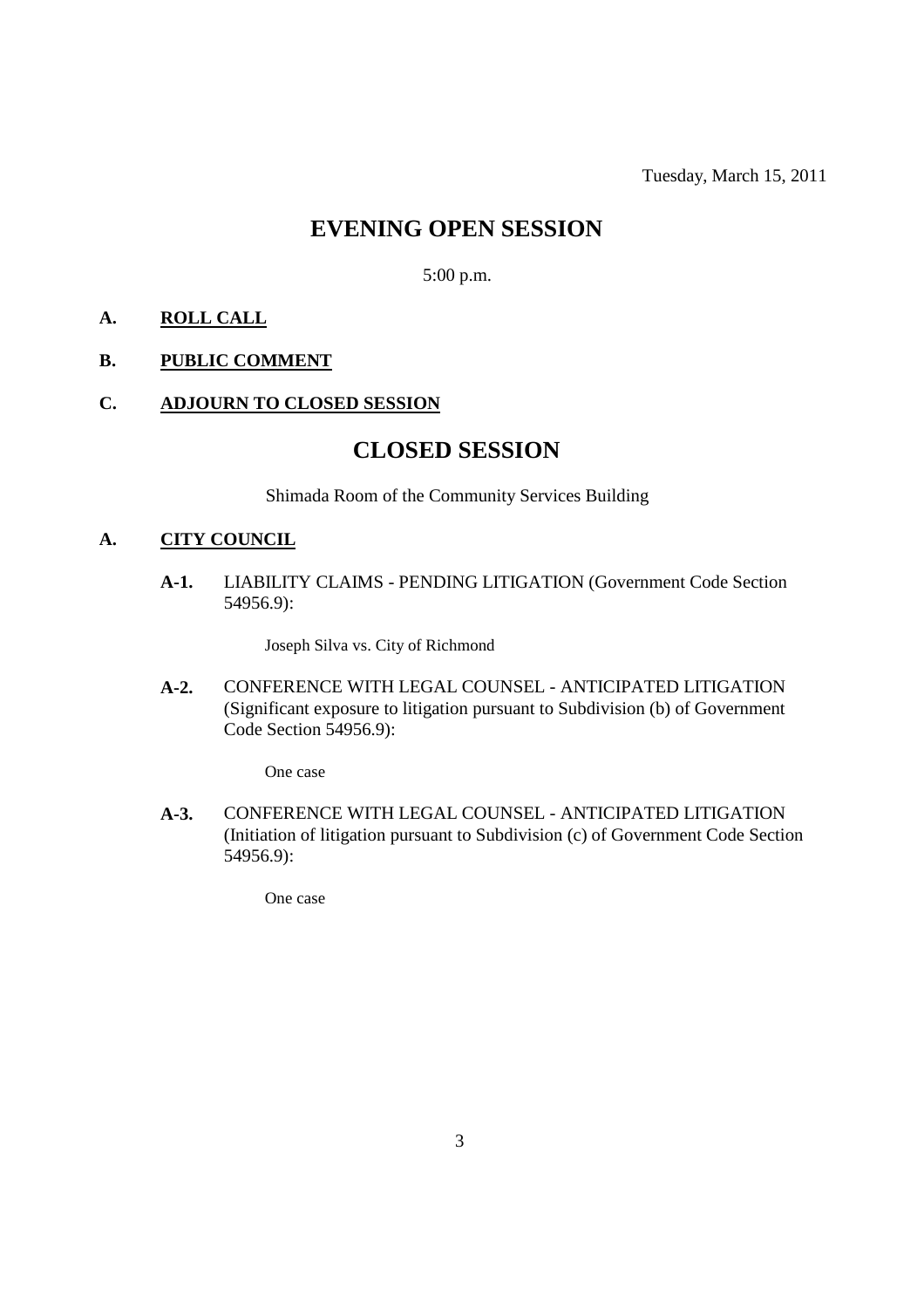Tuesday, March 15, 2011

# **SPECIAL MEETING OF THE RICHMOND HOUSING AUTHORITY**

### 5:30 p.m.

### **A. PLEDGE TO THE FLAG**

- **B. ROLL CALL**
- **C. STATEMENT OF CONFLICT OF INTEREST**
- **D. OPEN FORUM FOR PUBLIC COMMENT**

### **E. AGENDA REVIEW**

### **F. HOUSING AUTHORITY AS A WHOLE**

**F-1.** RECEIVE in-depth procurement training, as required by a Housing and Urban Development (HUD) Office of the Inspector General (OIG) audit finding, designed especially for the Housing Authority's Board of Commissioners to ensure that the board obtains a full understanding of its duties and responsibilities as set forth under the rules and regulations of the Federal/HUD procurement process - Richmond Housing Authority (Tim Jones 621-1310).

# **G. HOUSING AUTHORITY CONSENT CALENDAR**

**G-1.** ADOPT a resolution authorizing the executive director to execute a contract with Cypress Private Security to provide security services for the public housing senior developments, Nevin Plaza, Hacienda, and Friendship Manor for a oneyear term with three optional one-year extensions, at a cost of \$305,000 annually. This procurement process has been reviewed and approved by the Department of Housing and Urban Development (HUD), (This item has also been reviewed and recommended for approval by the Housing Advisory Commission at its March 14, 2011, meeting) - Richmond Housing Authority (Tim Jones 621-1310).

### **H. ADJOURNMENT**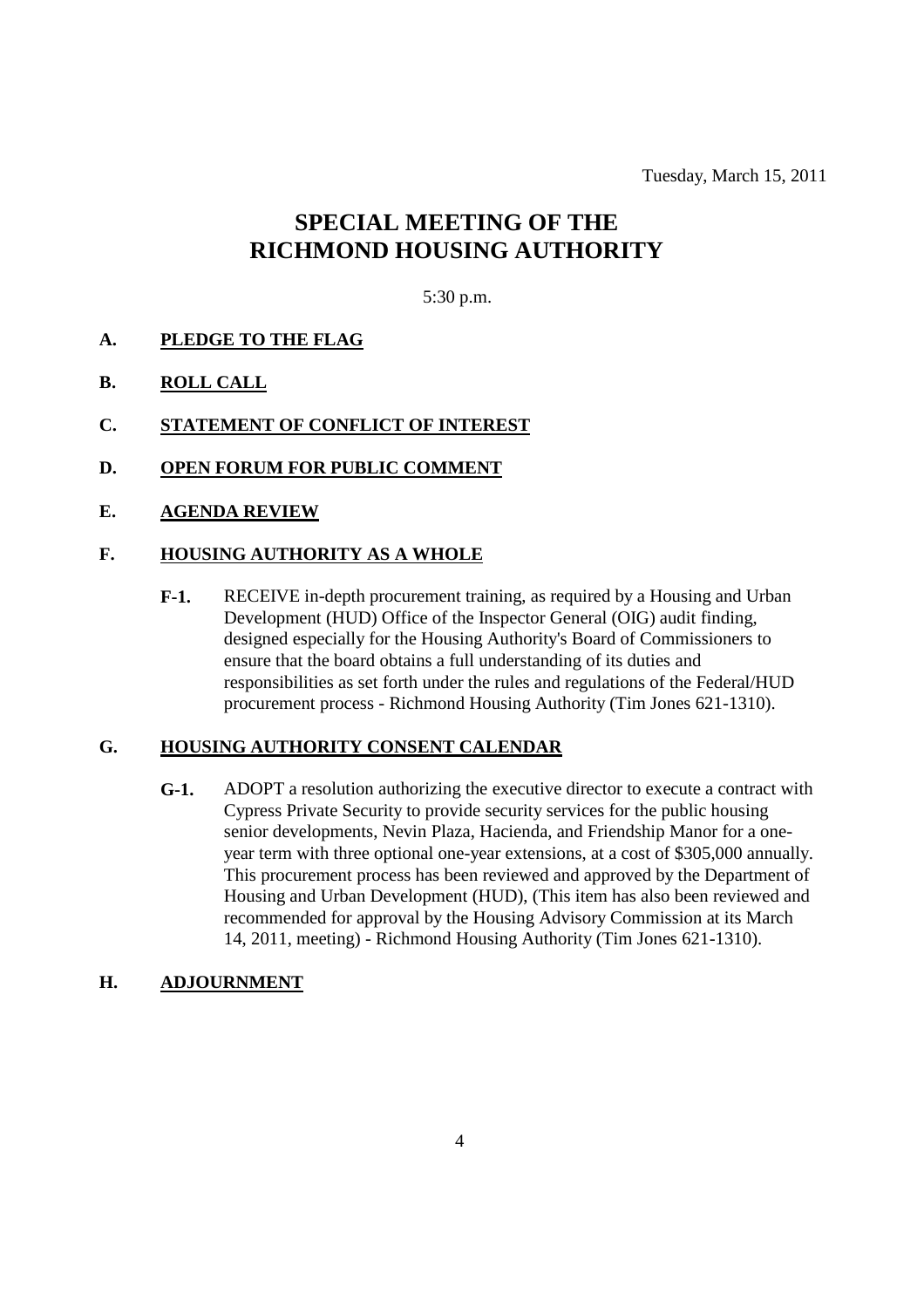Tuesday, March 15, 2011

# **JOINT MEETING OF THE RICHMOND REDEVELOPMENT AGENCY/RICHMOND CITY COUNCIL**

### 6:30 p.m.

### **A. ROLL CALL**

### **B. STATEMENT OF CONFLICT OF INTEREST**

### **C. OPEN FORUM FOR PUBLIC COMMENT**

### **D. AGENDA REVIEW**

#### **E. PRESENTATIONS, PROCLAMATIONS, AND COMMENDATIONS**

- **E-1.** PROCLAMATION Honoring March 2011 as Women's History Month Mayor's Office (Mayor McLaughlin 620-6503).
- **E-2.** PROCLAMATION declaring March 17, 2011, Adult Education Day in Richmond - Mayor's Office (Mayor McLaughlin 620-6503).

### **F. REPORT FROM THE CITY ATTORNEY OF FINAL DECISIONS MADE AND NON-CONFIDENTIAL DISCUSSIONS HELD DURING CLOSED SESSION**

#### **G. REDEVELOPMENT AGENCY BOARD CONSENT CALENDAR**

**G-1.** ADOPT a Redevelopment Agency resolution authorizing the agency executive director to dispose of certain Agency-owned real estate as generally described in the resolution to the City of Richmond - Richmond Community Redevelopment Agency (Steve Duran 307-8140).

# **H. CITY COUNCIL CONSENT CALENDAR**

**H-1.** APPROVE a contract with BKF Engineers to design a prefabricated pedestrian bridge to replace the existing damaged pedestrian bridge at the Booker T. Anderson Park, in an amount not to exceed \$44,368 - Public Works Department (Yader A. Bermudez 231-3009).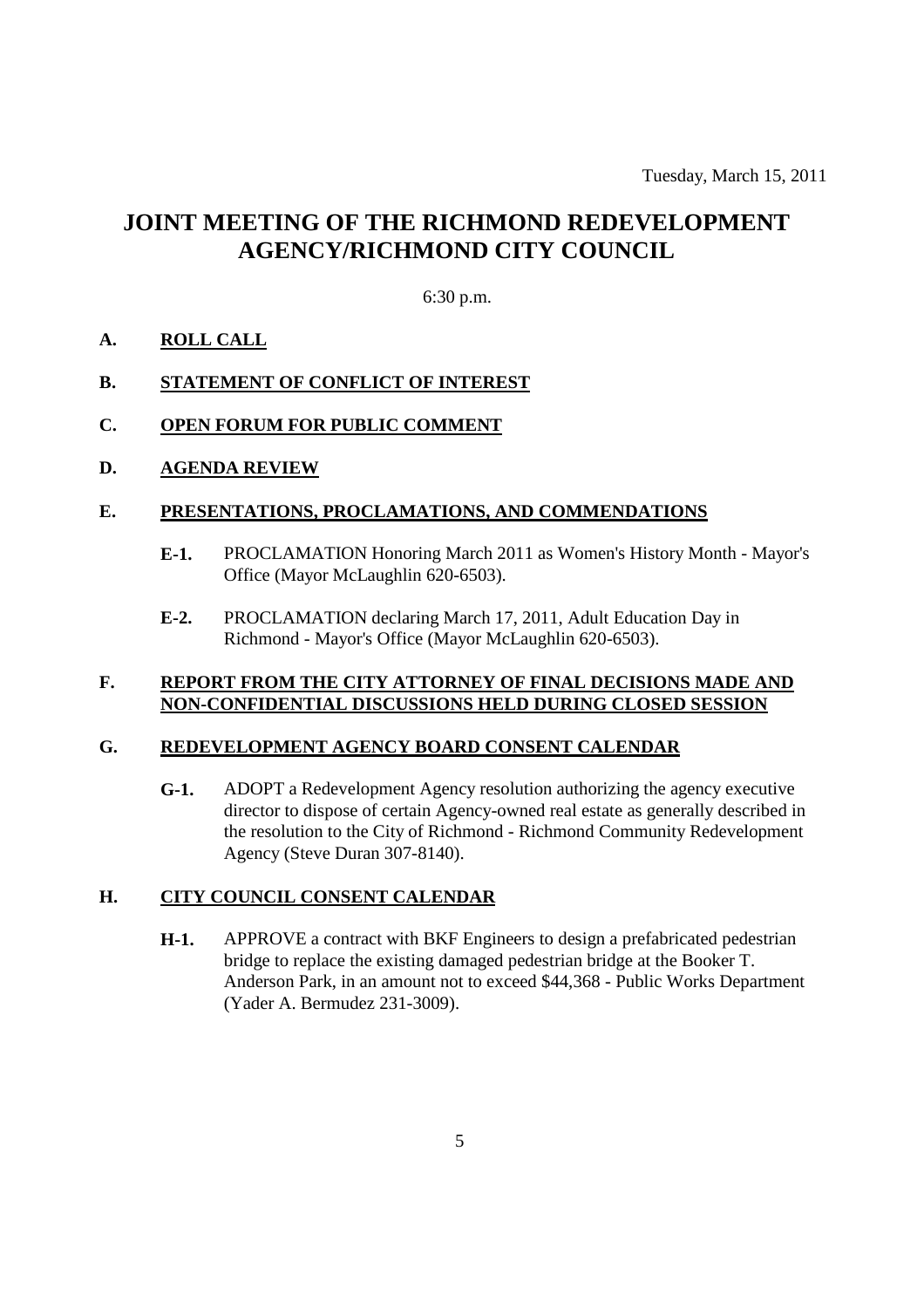- **H-2.** APPROVE a contract with the Downey Brand law firm for the legal review of the requirements as predetermined in the Baykeeper Settlement Agreement and for review of the Sewer Use Ordinance in order to comply with the requirements of the City of Richmond's National Pollutant Discharge Elimination System (NPDES) permit in an amount not to exceed \$50,000 - Engineering Services Department (Edric Kwan/Chad Davisson 620-5486).
- **H-3.** APPROVE a contract with United Site Services to provide portable toilet services at John F. Kennedy Park (JFK) and Booker T. Anderson Park (BTA) in an amount not to exceed \$11,000, for a contract term from March 16, 2011, to June 30, 2012 - Public Works Department (Yader A. Bermudez 231-3009).
- **H-4.** APPROVE a contract with Jet Mulch, Inc. to install blown-in ASTM certified engineered wood fiber surfacing at various park playgrounds in an amount not to exceed \$25,641.99, including a 10% cost contingency. The contract term will be from March 16, 2011, to June 30, 2011 - Public Works Department (Yader A. Bermudez 231-3009).
- **H-5.** APPROVE a contract with ShotSpotter Inc. to continue providing maintenance and support for both phases of the ShotSpotter System in an amount not to exceed \$60,000 from January 1, 2011, to June 30, 2011 - Police Department (Chief Chris Magnus 621-1802).
- **H-6.** APPROVE a fifth amended, one-year contract with eCivis Incorporated for the annual subscription to a city-wide grant locator database to aid city departments and non-profit organizations in applying for grants, extending the subscription to March 31, 2012, in an amount not to exceed \$29,950 - City Manager's Office (Bill Lindsay 620-6512).
- **H-7.** APPROVE a contract with Packet Fusion for annual maintenance of the City of Richmond's Shore Tel Telephone System in an amount not to exceed \$53,550 - Information Technology Department (Sue Hartman 620-6874).
- **H-8.** APPROVE the purchase of a two-stall shower/restroom combination trailer from Comforts of Home Services, Inc., for use during fire station renovation projects to install gender specific restroom facilities in the amount of \$27,579, plus taxes - Fire Department (Chief Michael Banks 307-8041).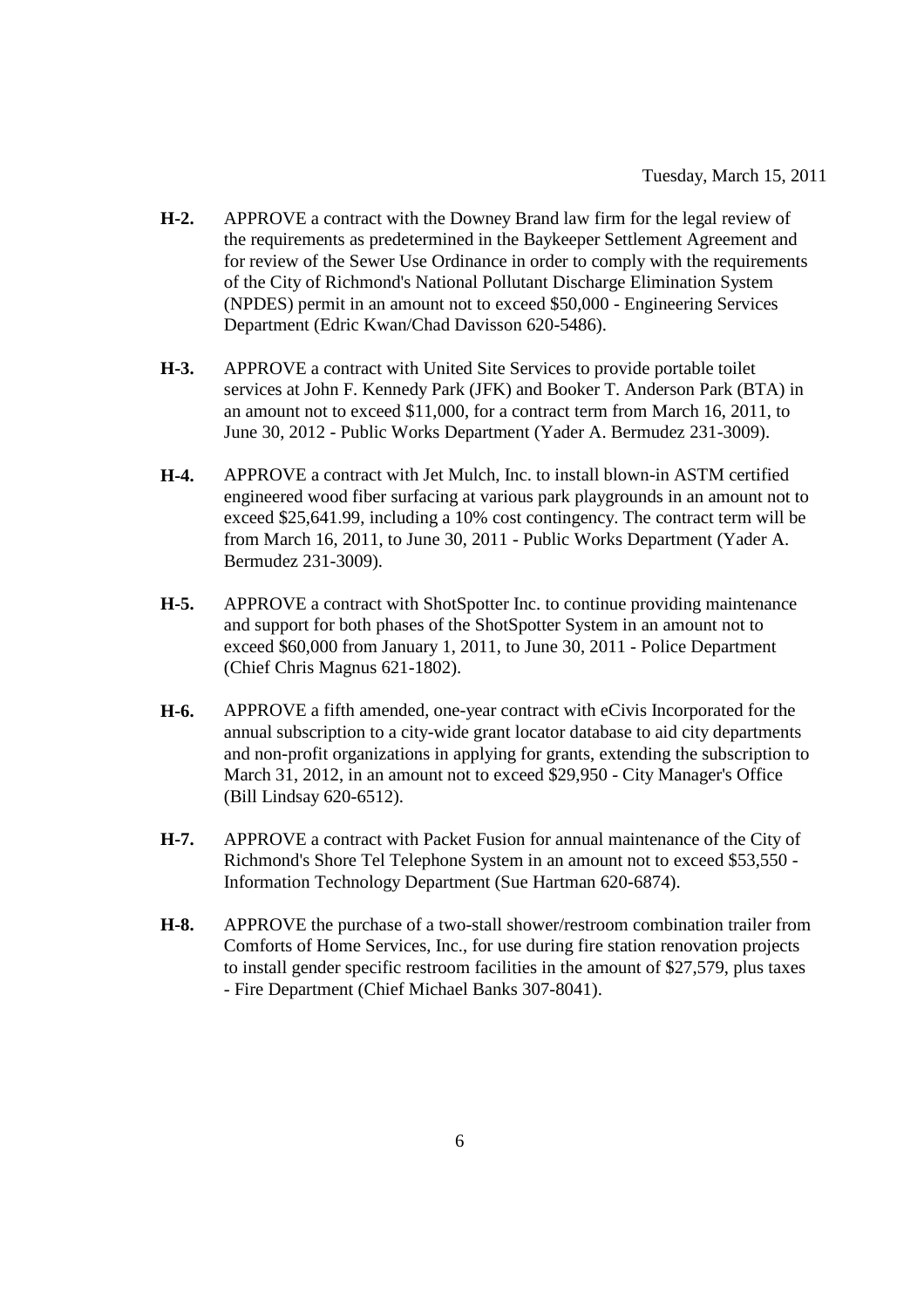- **H-9.** DIRECT staff to request proposals to hire qualified consultant firms and individuals to implement components of the Greenprint Alternative Transportation Program to be directed and managed by the city (This item was reviewed and recommended for approval by the Finance Committee at its February 18, 2011, meeting) - City Manager's Office (Bill Lindsay 620-6512).
- **H-10.** APPROVE the minutes for the February 1, 2011, City Council Meeting City Clerk's Office (Diane Holmes 620-6513).
- **H-11.** APPROVE the following re-appointment: Economic Development Commission: Michele McGeoy, Incumbent, term expiring March 30, 2013 - Mayor's Office (Mayor McLaughlin 620-6503).
- **H-12.** ADOPT a City of Richmond resolution authorizing the city manager to take all necessary steps to acquire certain Redevelopment Agency-owned real estate as generally described in the resolution - Richmond Community Redevelopment Agency (Steve Duran 307-8140).
- **H-13.** ADOPT an ordinance (second reading) enacting a ½ percent Transactions and Use Tax (sales tax) to be administered by the State Board of Equalization subject to approval by the city's voters at the June 7, 2011, special election - (Councilmembers Rogers and Ritterman (620-6581).
- **H-14.** APPROVE the Port Executive Director's and Councilmember Nat Bates' request for travel to China at a cost of approximately \$10,000 to continue the business development plan with the Port of Zhoushan, to explore the potential for China auto manufacturing entering the U.S. market though the Port of Richmond's recently renovated automobile facility, and to reinforce the City's Sister City relationship with Zhoushan - Port (Jim Matzorkis 215-4600).

# **I. RESOLUTIONS**

- **I-1.** ADOPT Resolution of Intention No. 906 to rename the portion of Filbert Street between Vernon Avenue and Chesley Avenue to Fred Jackson Way - Planning and Building Services Department (Richard Mitchell 307-8159).
- **I-2.** ADOPT a resolution supporting the collective bargaining rights of workers in the State of Wisconsin - Mayor McLaughlin (620-6503) and Councilmembers Beckles and Ritterman (620-6581).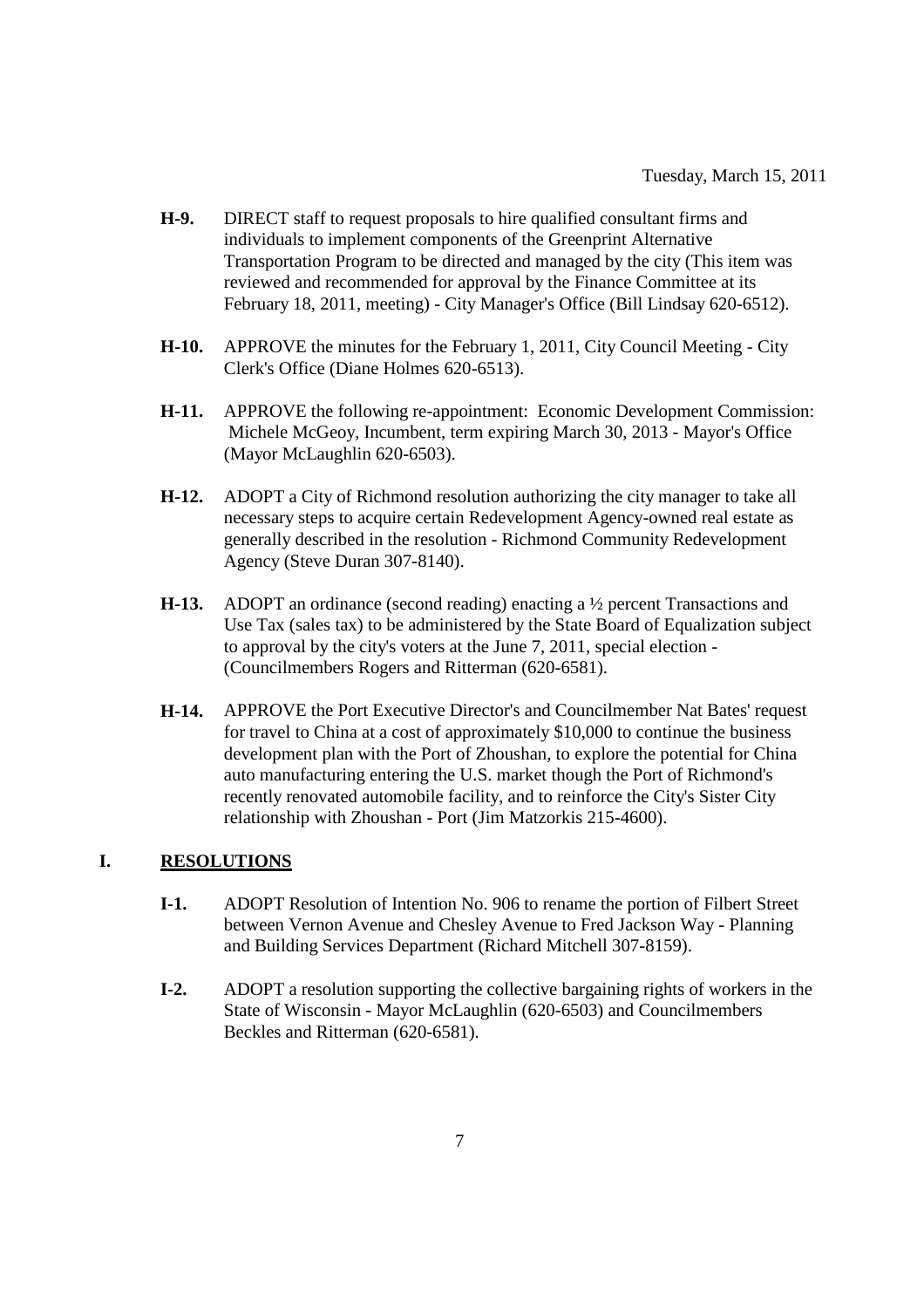**I-3.** ADOPT a resolution asking Congress to expand cities' ability to regulate the placement of wireless communications facilities to protect the health and wellbeing of the community - Mayor's Office (Mayor McLaughlin 620-6503).

# **J. ORDINANCES**

- **J-1.** INTRODUCE an ordinance (first reading) proposing an amendment to Richmond Municipal Code Chapter 3.59 (Richmond Arts and Culture Commission Ordinance) - Mayor's Office (Mayor McLaughlin 620-6503).
- **J-2.** ADOPT an Urgency Ordinance extending the current moratorium on the acceptance, processing and approval of applications to establish outdoor vendors in any zoning district until the earlier of: (1) February 16, 2012; or (2) the effective date of an ordinance revising the regulations for outdoor vendors - Planning and Building Services Department (Richard Mitchell 307-8159).
- **J-3.** ADOPT an Urgency Ordinance extending the current moratorium on the acceptance, processing, approval and issuance of applications and permits to construct or place new wireless communications facilities in all zoning districts within the City of Richmond to the earlier of: (1) the effective date of legislation addressing land use criteria for wireless communication facilities, or (2) May 14, 2011 - Mayor McLaughlin 620-6503 and Vice Mayor Butt 620-6581.
- **J-4.** INTRODUCE an ordinance (first reading) amending Richmond Municipal Code Section 15.04.890 (Wireless Communications Facilities) to address certain aspects of aesthetics and other aspects of the public safety and welfare that are not adequately protected in the revised Wireless Ordinance, and to address scrutiny applied in reviewing the installation and modification of such facilities - Mayor McLaughlin (620-6503) and Vice Mayor Butt (620-6581).

### **K. COUNCIL AS A WHOLE**

- **K-1.** RECEIVE a presentation on the Via Verdi restoration options and recommendations, and a status report on California Emergency Management Agency project funding - Engineering Services Department (Edric Kwan 621- 1825/Tawfic Halaby 621-1612).
- **K-2.** DIRECT staff to explore legally feasible options for wastewater treatment for the City of Richmond Municipal Sewer District - Mayor McLaughlin (620-6503), Vice Mayor Butt (620-6581) and Councilmember Ritterman (620-6581).